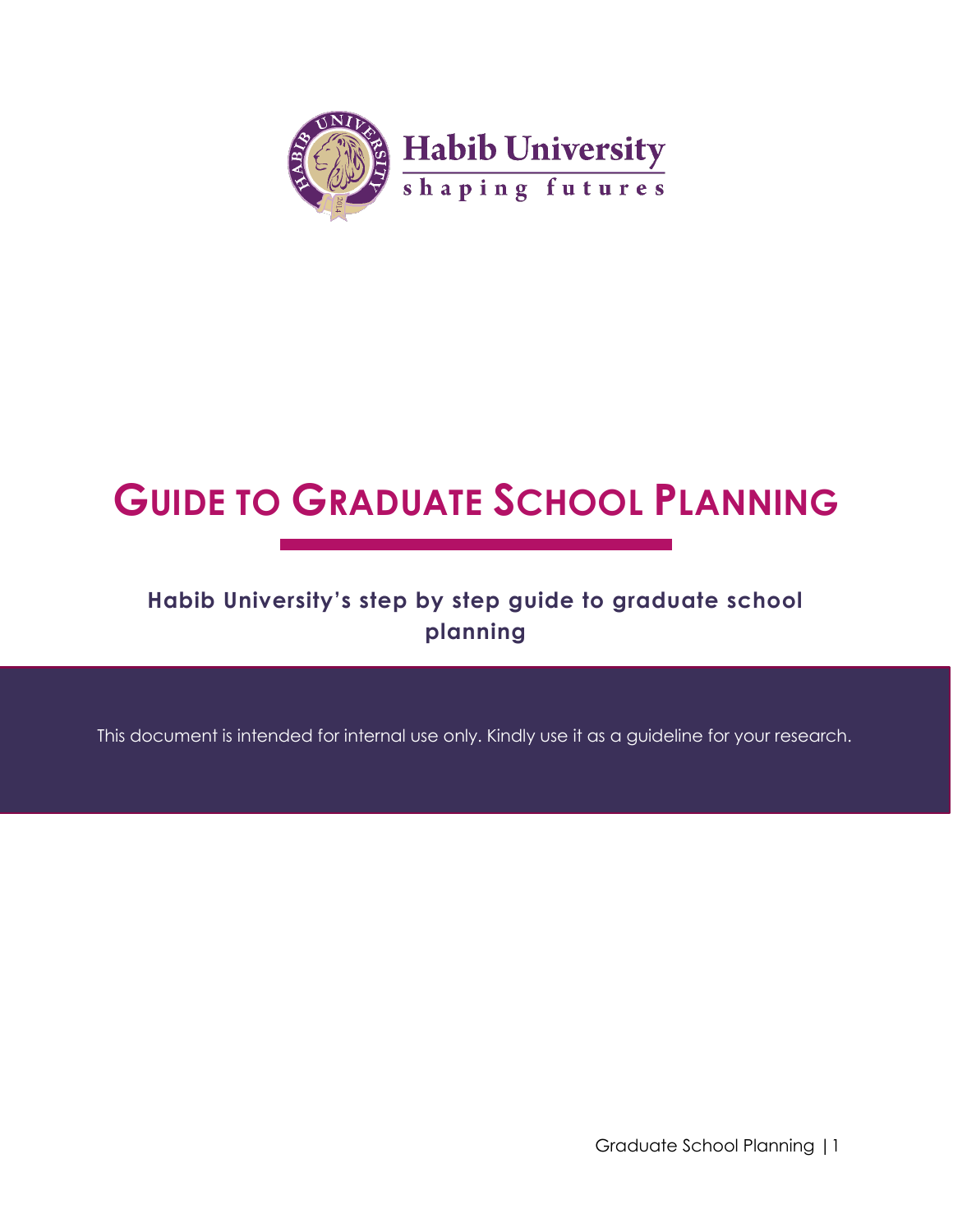# Contents

<span id="page-1-0"></span>

| A stepwise guide to gaining admission for further studies Error! Bookmark not defined. |  |
|----------------------------------------------------------------------------------------|--|
|                                                                                        |  |
|                                                                                        |  |
|                                                                                        |  |
|                                                                                        |  |
|                                                                                        |  |
|                                                                                        |  |
|                                                                                        |  |
|                                                                                        |  |
|                                                                                        |  |
|                                                                                        |  |
|                                                                                        |  |
|                                                                                        |  |
|                                                                                        |  |
|                                                                                        |  |
|                                                                                        |  |
|                                                                                        |  |
|                                                                                        |  |
|                                                                                        |  |
|                                                                                        |  |
|                                                                                        |  |
|                                                                                        |  |
|                                                                                        |  |
|                                                                                        |  |
|                                                                                        |  |
|                                                                                        |  |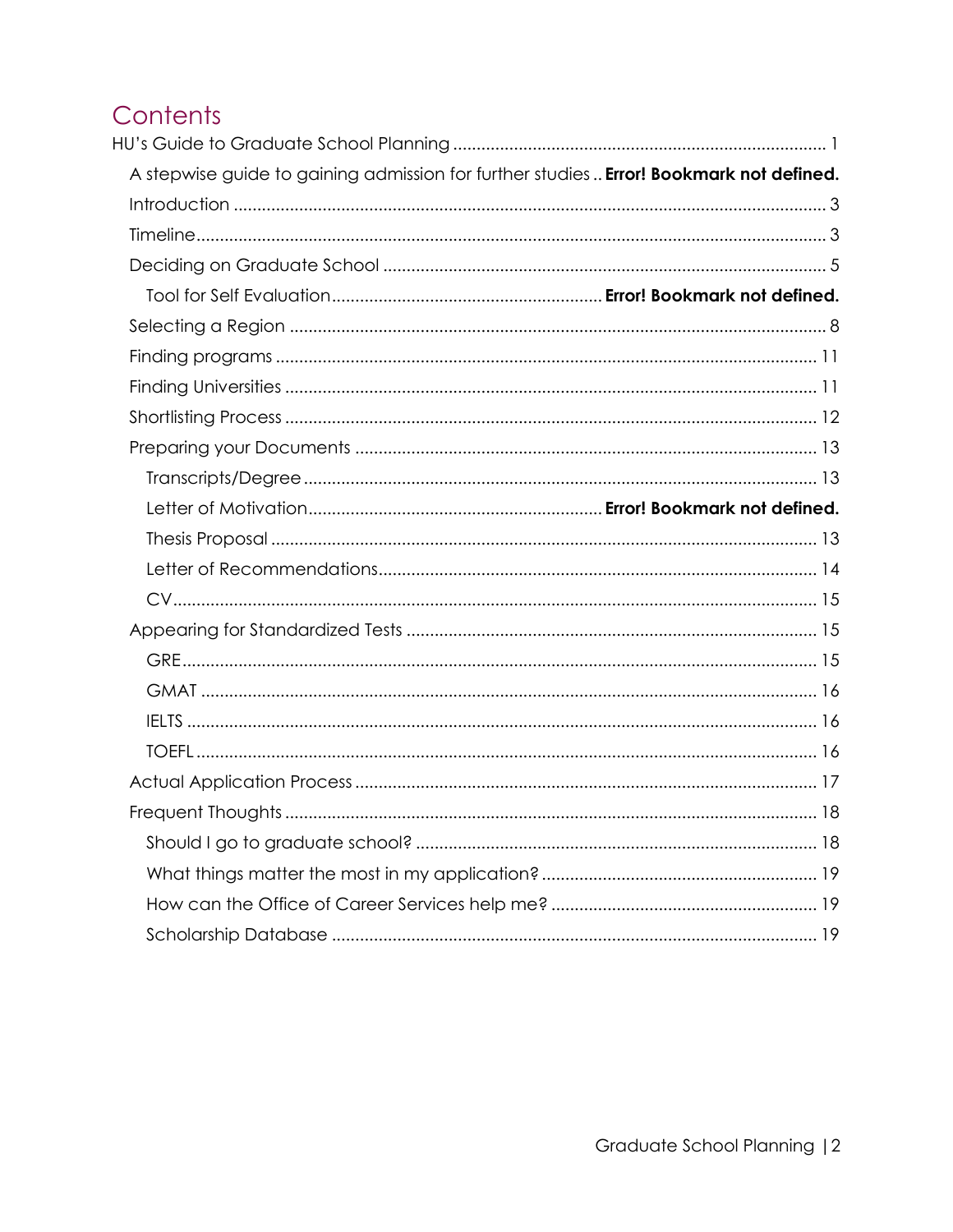## **Introduction**

It is completely understandable to feel anxious and nervous about going through another round of applications. There are many factors that need to be considered, many hours need to go into the process and you may be confused about how to approach the whole process. In this guide, we will hope to walk you through the process and what steps you should take to ensure smooth sailing.

Let's approach this in a systematic manner. First, we will outline the timeline that you should vaguely be following, and then we will go through each stage of the process in detail.

**Note: The timeline being created is for students looking for graduate school placement immediately after graduating Habib. If you plan to work for a while, simply follow the same timeline as they are based on time from enrollment date.**

# <span id="page-2-0"></span>**Timeline**

#### *Spring of Junior Year*

In your spring semester of junior year, you should start ideating where and what you want to study. This should be followed by perusing specific university options, so that if certain universities have any requirements, you are able to give them in the summer, instead of in your hectic final year.

One of the key things to pay attention to is specific undergraduate requirements, if you are looking to apply for programs that are not entirely building upon your undergraduate degree, then you should plan what courses to take to try to fulfill this requirement. For example, if an SDP graduate wants to do a Masters in Economics, they will need to take a minimum number of courses in mathematics, statistics and economic theory to be eligible. It is ideal that you note these things in the summer so that you are able to take the right courses in your senior year to guarantee admission.

#### *Summer before Senior Year*

This is a crucial summer for your preparation. Not only should you be looking at preparing for your GRE/GMAT/IELTS/TOEFL or any other exams, but you should also be looking to do a relevant internship so that you have a stronger profile in your application. This would also help you figure out exactly what you want to do a Master's in. There are Frequent Thoughts at the end and our advice for each of these are given.

#### *Fall Semester of Senior Year*

You should have shortlisted 5-6 programs by now. The best way to do this is explained in detail under the shortlisting process below. In certain cases, your application deadlines for many scholarships and programs may be in this semester, be sure that you do not miss any deadlines. Regardless of deadline dates, make sure to have everything ready on your end. The most commonly asked documents are Letter of Recommendations, Motivation Letter, Thesis Proposal, a Writing Sample and Transcript Records. Aside from this, for visa applications, make sure your financial records are in good standing as well.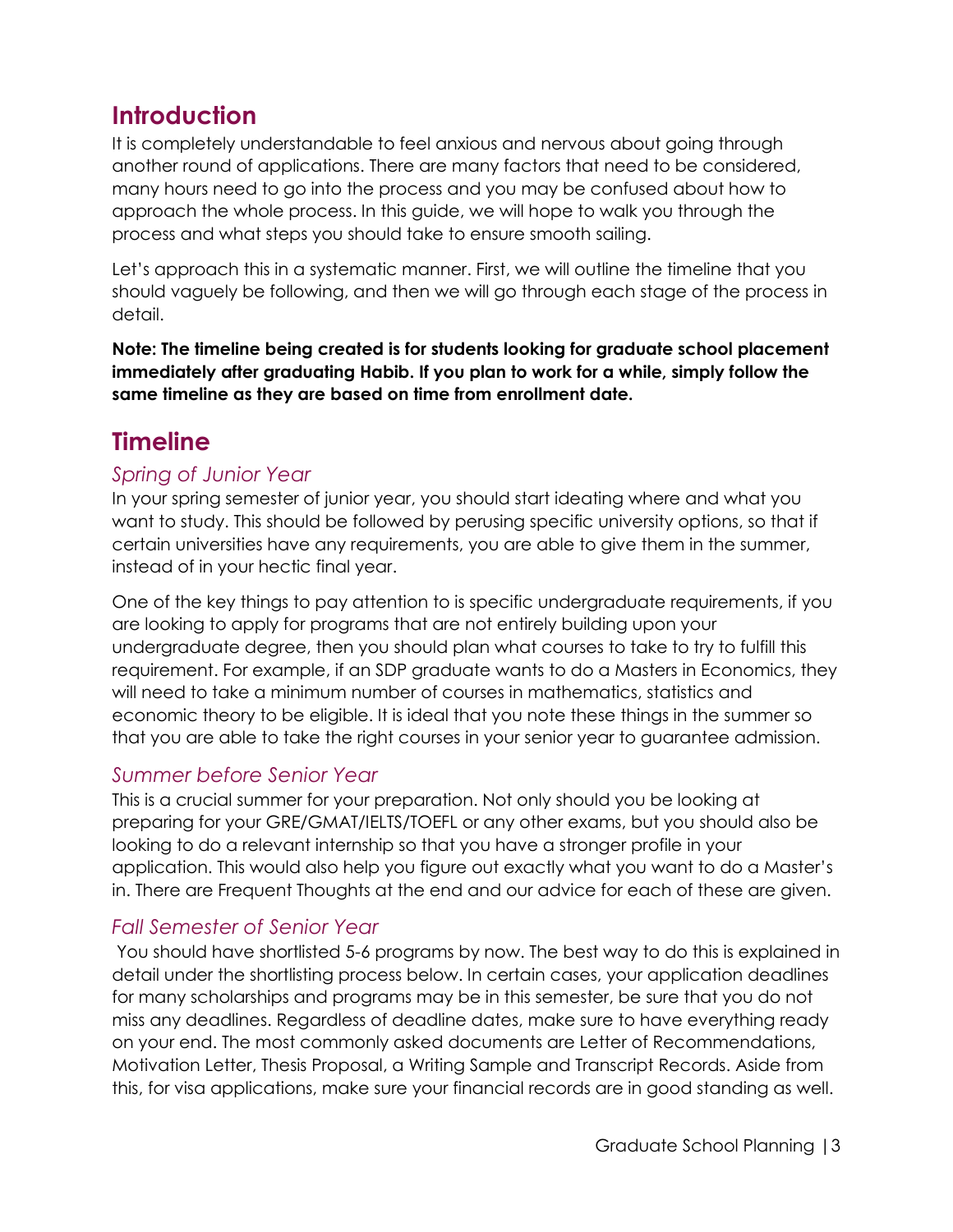#### *Spring Semester of Senior Year*

A big chunk of your applications would be due in this semester. As there is quite a lot going on in this semester, we advise that everything is sorted before and nothing except for the actual application process should be left to this period. You should start receiving admission offers towards the end of this semester as well and should start planning your visa application.

<span id="page-3-0"></span>Here is a timeline of events that the office of career services does in order to better prepare you for graduation school applications.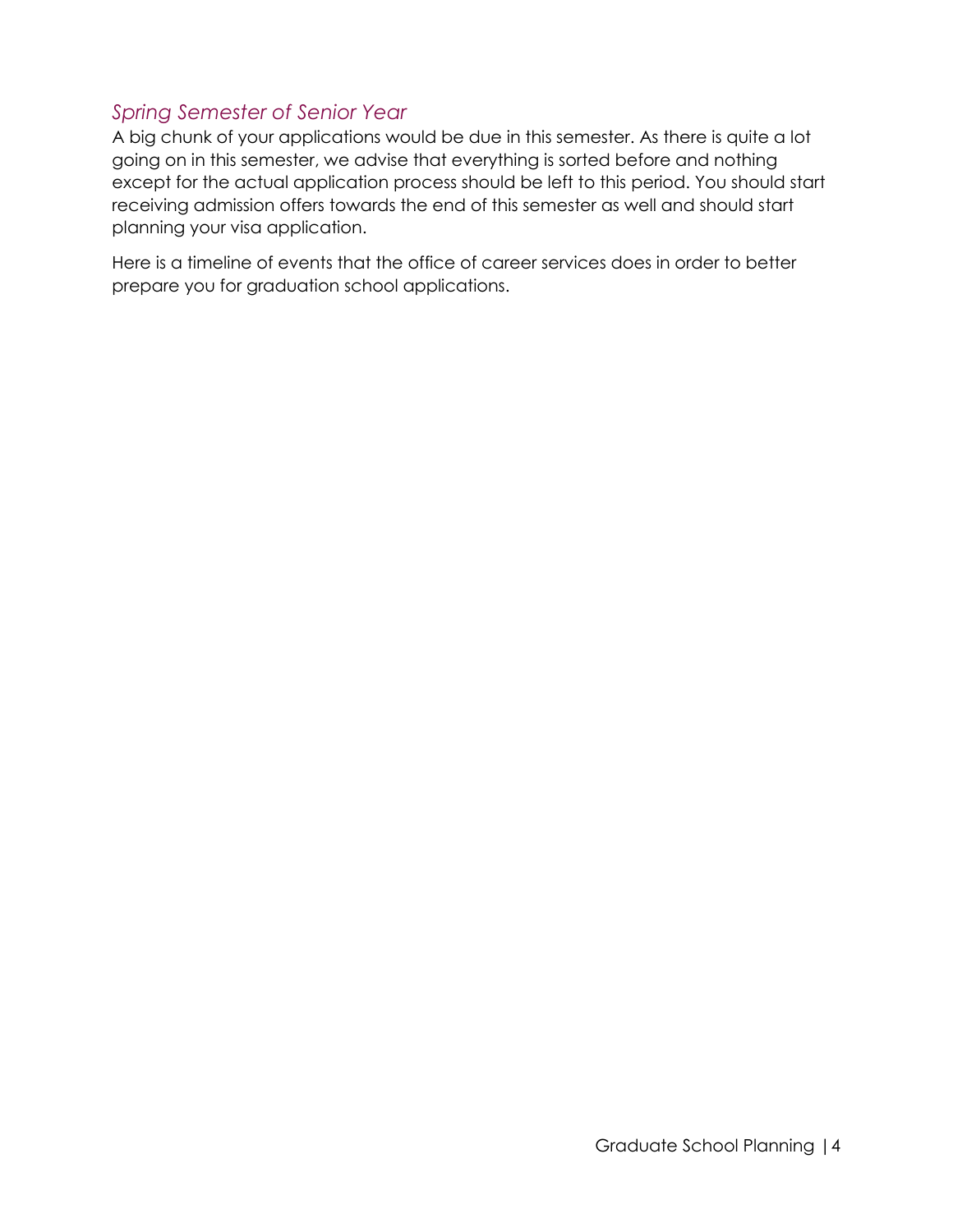Office of Career Services

# **GRADUATE STUDIES FACILITATION PROGRAM**

### **JUNIOR YEAR**

| <b>US SOUTH ASIAN</b><br><b>LAUNCH OF THE</b><br><b>RECRUITMENT TOUR</b><br><b>CANADIAN</b><br><b>AEO PAKISTAN</b><br><b>IELTS INTRODUCTORY</b><br><b>GRADUATE STUDIES</b><br><b>VISA POLICY</b><br><b>AUSTRALIAN OPPORTUNITIES</b><br><b>SESSION</b><br><b>FACILITATION PROGRAM</b><br><b>BRTISH COUNCIL'S</b><br><b>STUDY UK WEEK</b>                                                  | <b>FALL</b><br><b>SEMESTER</b><br><b>Experiment new things</b><br>and aain as much<br>information as<br>possible. |
|------------------------------------------------------------------------------------------------------------------------------------------------------------------------------------------------------------------------------------------------------------------------------------------------------------------------------------------------------------------------------------------|-------------------------------------------------------------------------------------------------------------------|
| <b>SPRING</b><br><b>GEARING UP FOR</b><br><b>FACULTY PANEL</b><br><b>SEMESTER</b><br><b>GRADUATE SCHOOL</b><br><b>MENTOR MAPPING FOR</b><br><b>COUNSELING MEETINGS</b><br><b>DISCUSSION ON</b><br><b>GRADUATE STUDIES</b><br><b>FOR ACTION PLANNING</b><br><b>NEED ASSESSMENT</b><br><b>SCHOLARSHIPS</b><br><b>MEETINGS</b><br>Streamline the path of<br>your desired career<br>options. | <b>GRE PREPARATION</b><br><b>CLASSES</b>                                                                          |
| SENIOR YEAR<br><b>REVIEW YOUR</b><br><b>USEFP FULBRIGHT</b><br><b>PERSONAL STATEMENT</b><br><b>FACULTY MENTORING</b><br><b>SUPPORT IN</b><br><b>FOLLOW-UP MEETINGS</b><br><b>APPLICATION PROCESS</b><br><b>ACTION PLAN</b><br><b>SCHOLARSHIP</b><br><b>WORKSHOP</b>                                                                                                                      | <b>FALL</b><br><b>SEMESTER</b><br><b>Execute the required</b><br>steps.                                           |
| <b>SPRING</b><br><b>SEMESTER</b><br>INDIVIDUALIZED SUPPORT IN<br><b>FINALIZING SCHOLARSHIP</b><br><b>GRE /IELTS</b><br><b>APPLICATION SUBMISSION</b><br><b>APPLICATIONS</b><br><b>Review and finalize</b><br>your decisions.                                                                                                                                                             | <b>SUPPORT IN</b><br><b>DECISION MAKING</b>                                                                       |

**Note: This is not a definitive timeline and may or may not change based on the different factors every year.**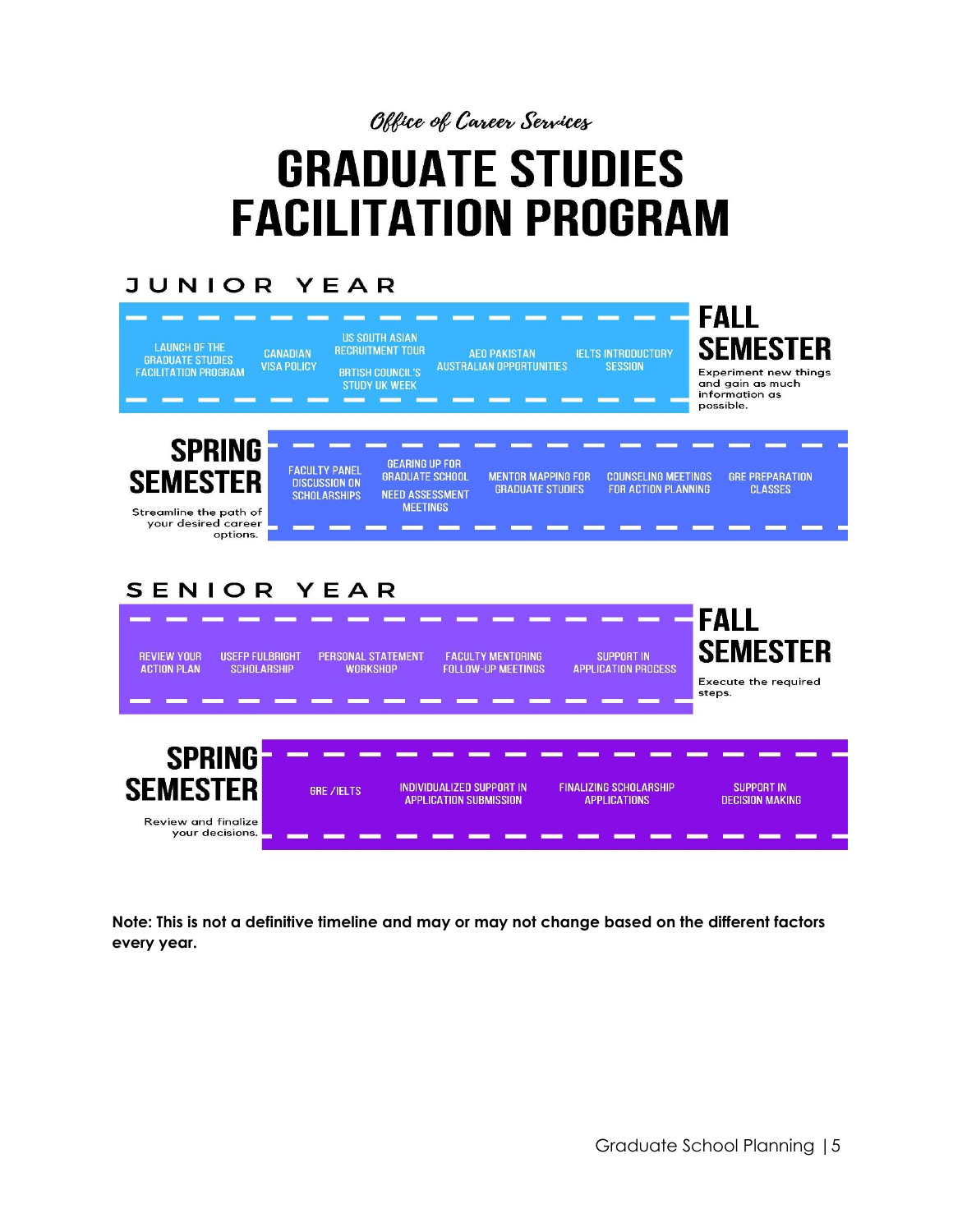# **Deciding on Graduate School**

The first question you need to ask yourself is; do I know why I want to go for further studies? In most cases, we have, from a young age decided that we would like to do a master's simply to have that added qualification, while that is a good start, you need to figure out whether right now is the right time.

Fore mostly, committing to higher education is a huge investment, in terms of money, time, effort and opportunity cost. Before you embark on this arduous process, you should be sure of what to expect and what you want from graduate school.

**The first question** most students are unsure about is whether they should start graduate school immediately after completing their undergraduate or after working for a few years. Well, there is no clear-cut answer however, the general advice is, if you plan on going into academia, then unless you are working as a research associate, your work experience may not be too relevant. If you are looking to work, then some work experience can be very handy for once you graduate from further studies. Work experience may also be an admission requirement for some graduate school programs.

**The second question** you should think about is, are you completely sure that this is the degree you want to study? This is again, imperative. Since your undergraduate was a liberal arts experience, you may have been exposed to certain things that seem very interesting, and that may have convinced you that this is the degree you want to pursue. What you have to bear in mind is that a graduate studies program leads to a great deal of specialization and rarely will you have the opportunity to work in fields that are significantly separate to your master's degree, unlike your undergraduate. Our advice is, try to do an internship in this field, see if this field is actually, what you believe it to be. Also, try to network with people that hold your ideal job designation, ask them what their responsibilities look like. You can also look up many job descriptions for job postings online; they will often tell you about what key deliverables that future may entail.

So in short, unless you are very confident and driven to go to graduate school, it may be worthwhile to spend some time working beforehand to be better placed to make a decision. Do not simply apply to graduate school as an escape plan.

Perhaps carrying out the following self-evaluation might assist you in identifying where you currently stand and what things you would require more guidance on.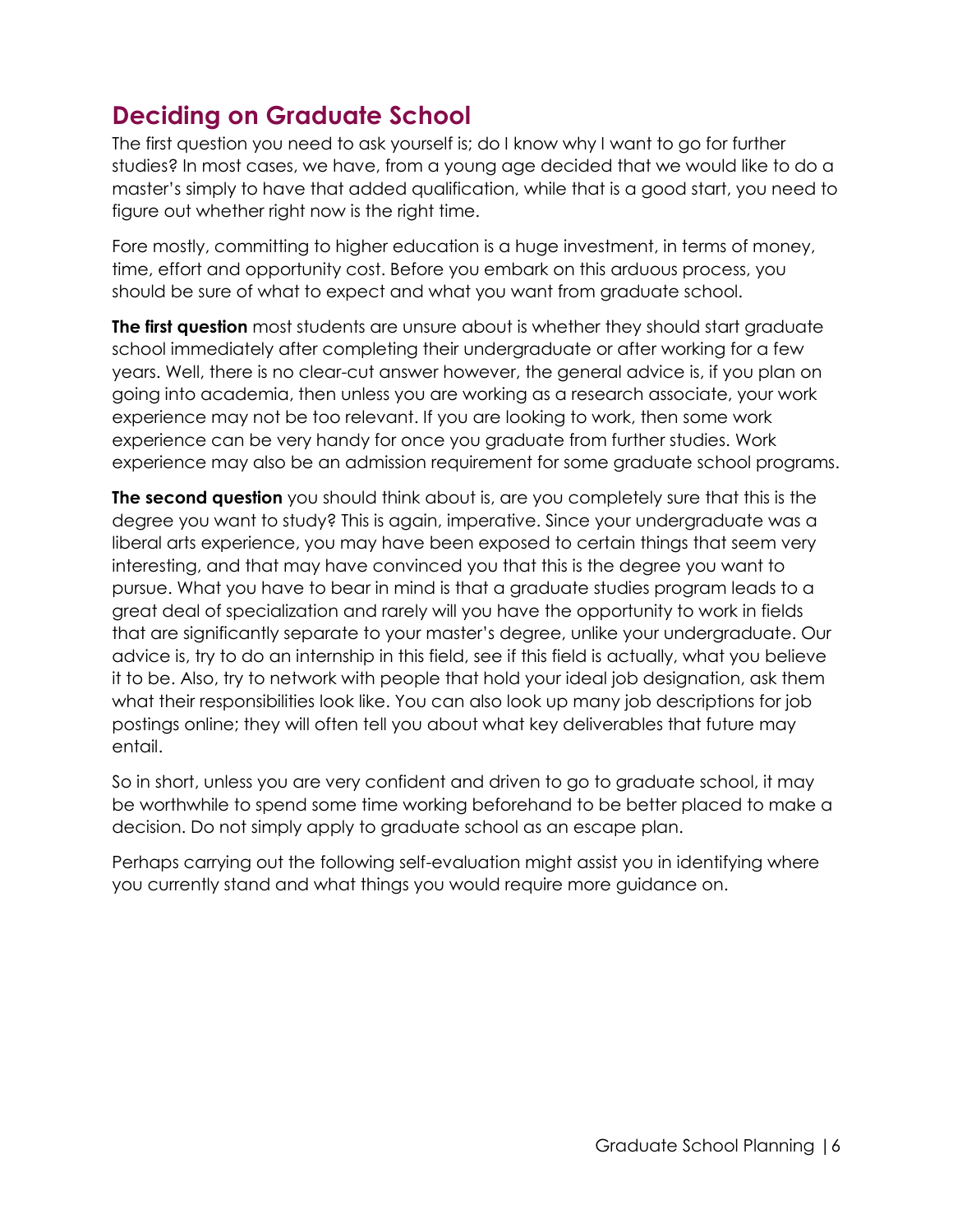# **Tool to Assess your Readiness for Graduate School**

Ask yourself the following questions and as per the answers, sort them into the columns given below:

| Have I decided what region to go to?<br>want to apply to?   | Have I made a shortlist of Universities I |  |  |
|-------------------------------------------------------------|-------------------------------------------|--|--|
| What do I plan to major in?<br>recommendations required?    | Are                                       |  |  |
| What are my prospects after graduating?<br>recommendations? | Who will I nominate for my                |  |  |
| Do I need to apply for a scholarship?<br>deadlines?         | What are the scholarship                  |  |  |
| What is the application deadline?<br>agreed?                | Have my recommenders                      |  |  |
| Do I need to give any tests? GRE? GMAT?                     | When do I intend to appear for it?        |  |  |

| <b>ALREADY CLEAR</b> | <b>NEED MORE</b><br><b>RESEARCH</b> | <b>HAD NO IDEA THIS</b><br><b>WAS REQUIRED</b> |
|----------------------|-------------------------------------|------------------------------------------------|
|                      |                                     |                                                |
|                      |                                     |                                                |
|                      |                                     |                                                |
|                      |                                     |                                                |
|                      |                                     |                                                |

Now that you have clearly identified which areas you need to address, you can proceed with specific research. To be in a position to make an informed decision, all these questions should be clear to you. Approaching a counsellor may be beneficial if you are struggling.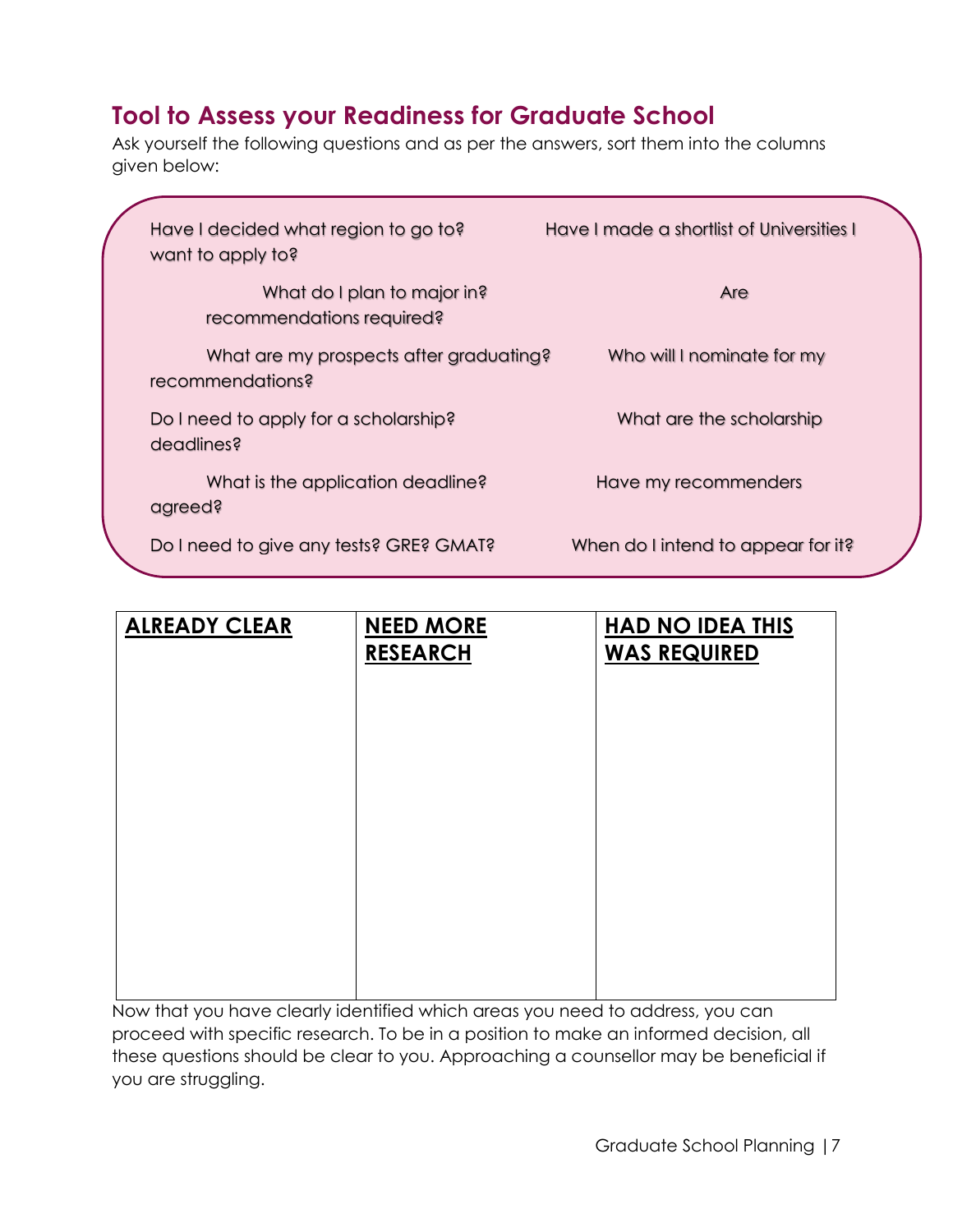## <span id="page-7-0"></span>**Selecting a Region**

In this section, we will outline the various factors you should consider when selecting a region, and how each compares across some of the most popular choices. Specifically, we will be looking at costs, accommodation, education structure, visa and options for staying back as well as working possibilities. In terms of countries, we will be comparing options for UK, US, Canada, Germany, Australia and the Netherlands.



The table is laid out in the next two pages.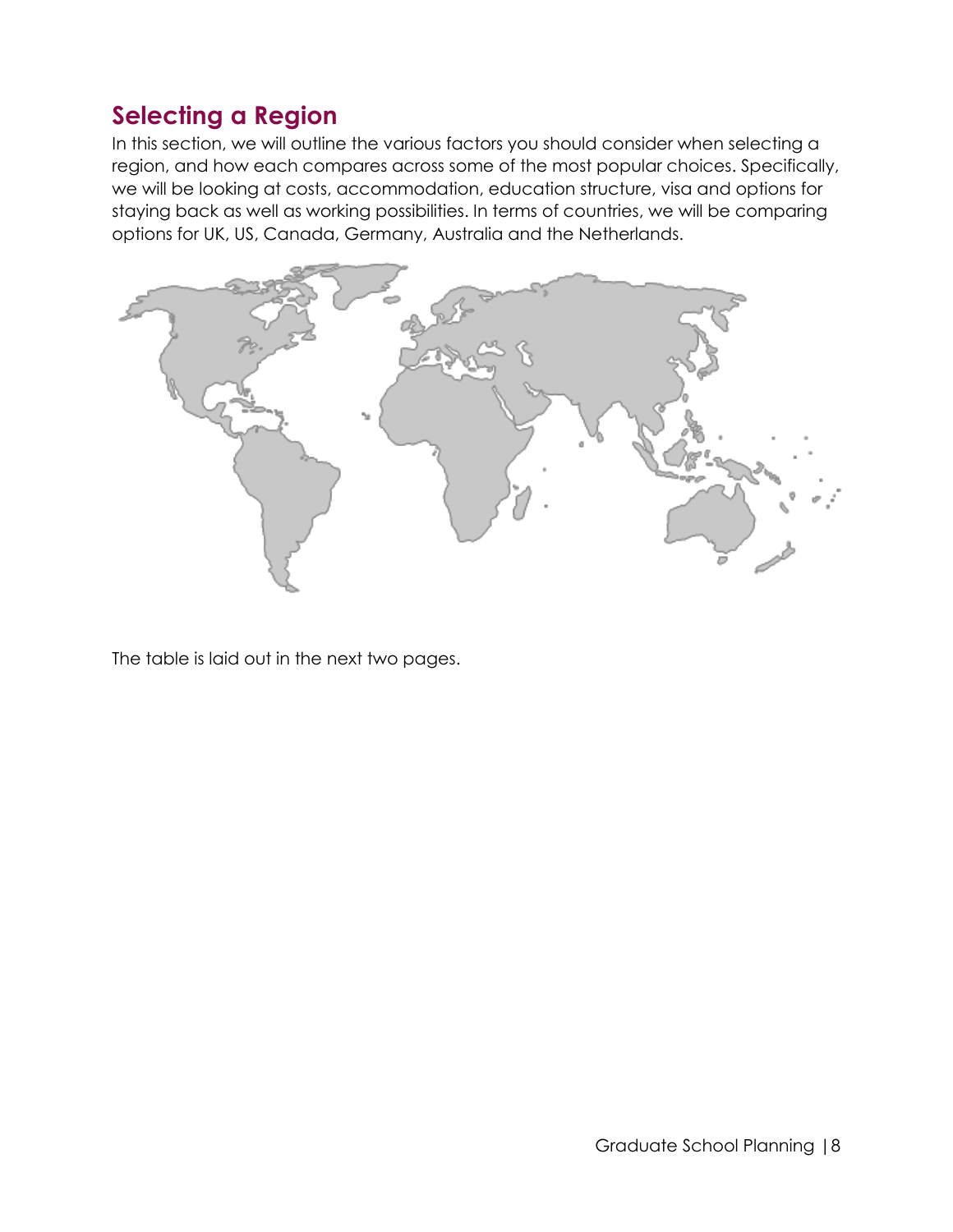|                                              | <b>UK</b>                                                            | <b>US</b>                                                    | <b>Canada</b>                                    | <b>Germany</b>                                                                                                                                                                  | <b>Australia</b>                                                                          | <b>Netherlands</b>                                           |
|----------------------------------------------|----------------------------------------------------------------------|--------------------------------------------------------------|--------------------------------------------------|---------------------------------------------------------------------------------------------------------------------------------------------------------------------------------|-------------------------------------------------------------------------------------------|--------------------------------------------------------------|
| Top 5<br><b>Universiti</b><br>es             | Oxford,<br>Cambridge,<br>Imperial, UCL,<br><b>LSE</b>                | Caltech,<br>Stanford, MIT,<br>Princeton,<br>Harvard          | U of T, UBC,<br>McGill, McMaster,<br>Montreal    | LMU, TUM,<br>Heidelberg,<br>Humboldt,<br>Freiburg                                                                                                                               | Melbourne,<br>Australian<br>National<br>University, Sydney,<br>Queensland,<br><b>UNSW</b> | Wageningen, Uni of<br>Amsterdam, Delft,<br>Leiden, Rotterdam |
| <b>Tuition</b><br>Costs                      | 30-40 lacs a<br>year. MBA<br>closer to 40.                           | 40-80 lacs,<br>varies largely<br>with university.            | Variance by<br>region, from 4<br>lacs to 60.     | <b>Public Universities</b><br>in all regions<br>except Baden-<br>Wurttemberg<br>charge 40K to 3<br>lacs a year. BW<br>universities charge<br>8, private may<br>charge up to 40. | 30-50 lacs<br>roughly.                                                                    | 15-40 lacs, some<br>may be up to 60<br>lacs.                 |
| <b>Estimate</b><br>d Living<br><b>Costs</b>  | \$1100 for<br>outside of<br>London. \$1500<br>roughly for<br>London. | Roughly \$1000                                               | Roughly \$1000                                   | South and West<br>regions will be<br>closer to $$1200$ ,<br>other regions will<br>be cheaper.                                                                                   | Roughly \$1200                                                                            | Roughly \$1200                                               |
| <b>Accom</b><br>modatio<br>n                 | Usually require<br>student housing<br>found by self.                 | Campus<br>housing still<br>offered in less<br>Urban settings | Campus for rural,<br>private option in<br>Urban. | Will have to find<br>by self.                                                                                                                                                   | University<br>Accommodations<br>or Private                                                | Campus for rural,<br>private option in<br>Urban.             |
| <b>Educati</b><br>on<br><b>Structur</b><br>е | 1-2 years for<br>Masters, 3-4 for<br>Doctoral.                       | 2 year masters,<br>4-6 for post doc                          | 1-2 year Masters,<br>3-5 PhDs                    | 2 year masters, 3-5<br>for PhD.                                                                                                                                                 | 1-2 Masters, 3-4<br>PhD.                                                                  | 1-3 years Masters,<br>approx. 4 for PhD                      |
| Visa<br>options                              | Tier 4 Visa.                                                         | Requires F-1<br>Visa.                                        | Study Permit                                     | Student Schengen<br>Visa, later to be<br>converted to<br>residence permit.                                                                                                      | Subclass 500 Visa                                                                         | Student Schengen<br>Visa, later<br>converted to a<br>MVV.    |
| <b>Financin</b><br>g<br><b>Options</b>       | Chevening and<br>Commonwealth<br>are popular.<br>University          | Fullbright<br>scholarship.<br>Specific                       | University or<br>province specific               | Daad Scholarship<br>but low likelihood.                                                                                                                                         | Endeavour<br>Scholarship as<br>well as university<br>specific                             | Holland Scholarship                                          |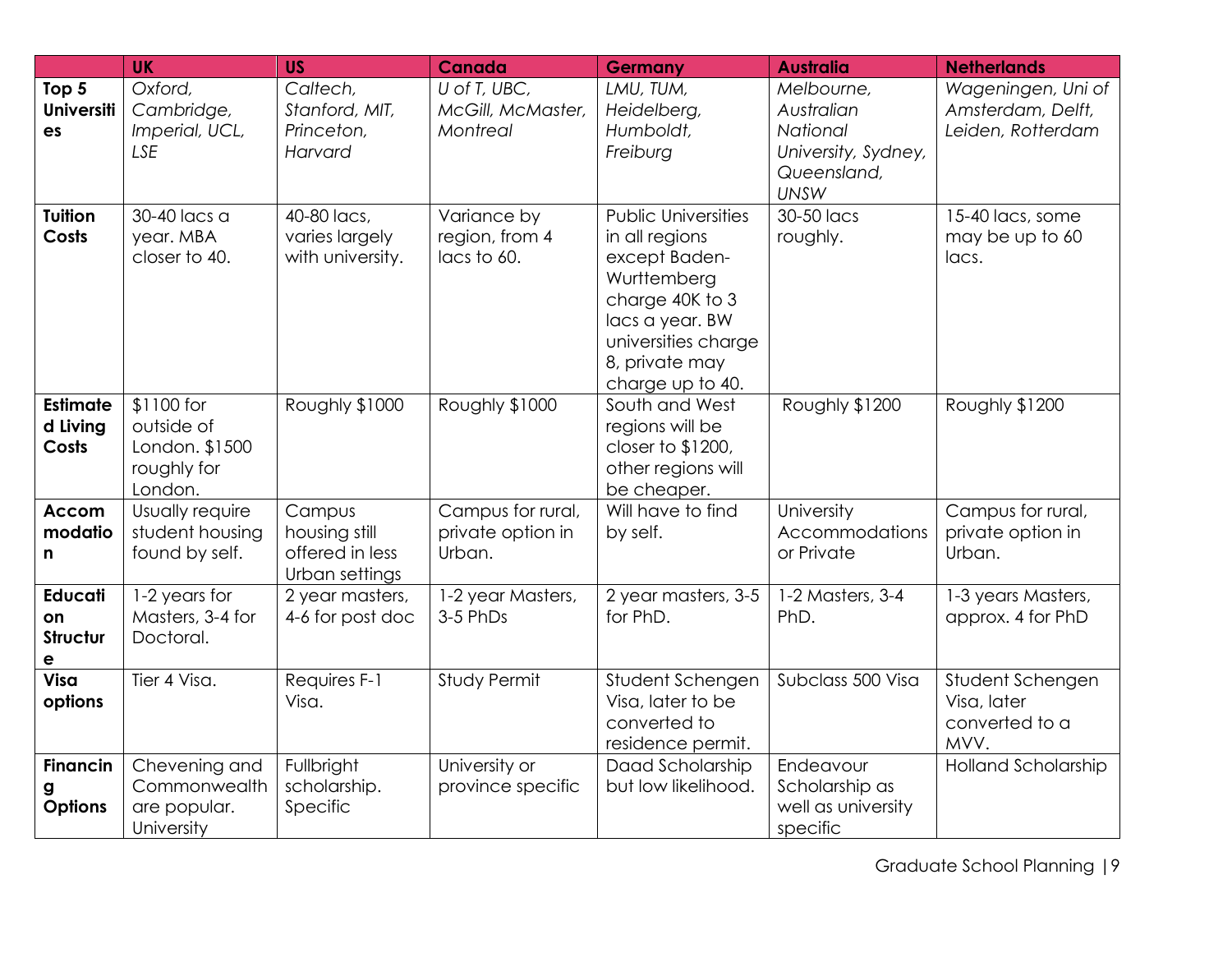|            | specific<br>scholarships<br>exist but tend to | university-based<br>scholarships. |                           |                      |                      |                      |
|------------|-----------------------------------------------|-----------------------------------|---------------------------|----------------------|----------------------|----------------------|
|            | be insubstantial.                             |                                   |                           |                      |                      |                      |
| Ability to | Some                                          | Up to 20 hours                    | Off-campus work           | 120 full days or 240 | 20 hours a week      | 16 hours a week      |
| work       | universities can                              | weekly but                        | permit can get            | half days.           |                      |                      |
|            | allow up to 20<br>hours of work.              | usually only on<br>campus.        | up to 20 hours a<br>week. |                      |                      |                      |
| After      | Law currently                                 | Possibly up to 1                  | 3 months after            | 18 months to find    | Could stay up to     | 3 months. Could      |
| Graduat    | being changed,                                | year.                             | graduation unless         | job after            | 1.5 years in some    | possibly extend for  |
| ion        | expected to be<br>year.                       |                                   | work sponsor is<br>found. | graduation.          | cases.               | 1 year.              |
| Link for   | http://shaheen                                | http://shaheen                    | http://shaheenpa          | http://shaheenpa     | http://shaheenpa     | http://shaheenpaki   |
| more       | pakistan.org/wp                               | pakistan.org/wp                   | kistan.org/wp-            | kistan.org/wp-       | kistan.org/wp-       | stan.org/wp-         |
| informati  |                                               |                                   | content/uploads/          | content/uploads/     | content/uploads/     | content/uploads/2    |
| <b>on</b>  | content/upload                                | content/upload                    | 2019/09/Canada-           | 2019/09/Germany      | 2019/09/Australia-   | 019/09/Netherlands   |
|            | s/2019/09/UK-                                 | s/2019/09/USA-                    | Country-Profile-          | -Country-Profile-    | Country-Profile-     | -Country-Profile-TO- |
|            | Country-Profile-                              | Country-Profile-                  | <b>TO-UPLOAD.pdf</b>      | <b>TO-UPLOAD.pdf</b> | <b>TO-UPLOAD.pdf</b> | <b>UPLOAD.pdf</b>    |
|            | <b>TO-UPLOAD.pdf</b>                          | <b>TO-UPLOAD.pdf</b>              |                           |                      |                      |                      |

Ideally, through this table, you would have a better idea of what regions are suitable to you. Remember, you do not need to limit yourself to just one region, however, working with different regions may mean separate timelines, documents, etc. So do not be discouraged, rather be prepared to put in slightly more effort.

It is worth noting that political situations are ever changing, and the ability to work while studying or the ability to stay back after graduation is never a given. Therefore, it is always worth contacting your HU Career Counsellor for updated information about this.

Certain other countries are popular destinations for Pakistani students. Austria and Finland both have none to a negligible tuition fee. Italy and Spain may be more expensive than the earlier two, but are becoming increasingly popular as a quality education can be sought from there, at a fraction of the cost of most Anglo-Saxon regions. Japan and South Korea also boast some top engineering schools. Again, seeing a counsellor can help you gain more information about these regions.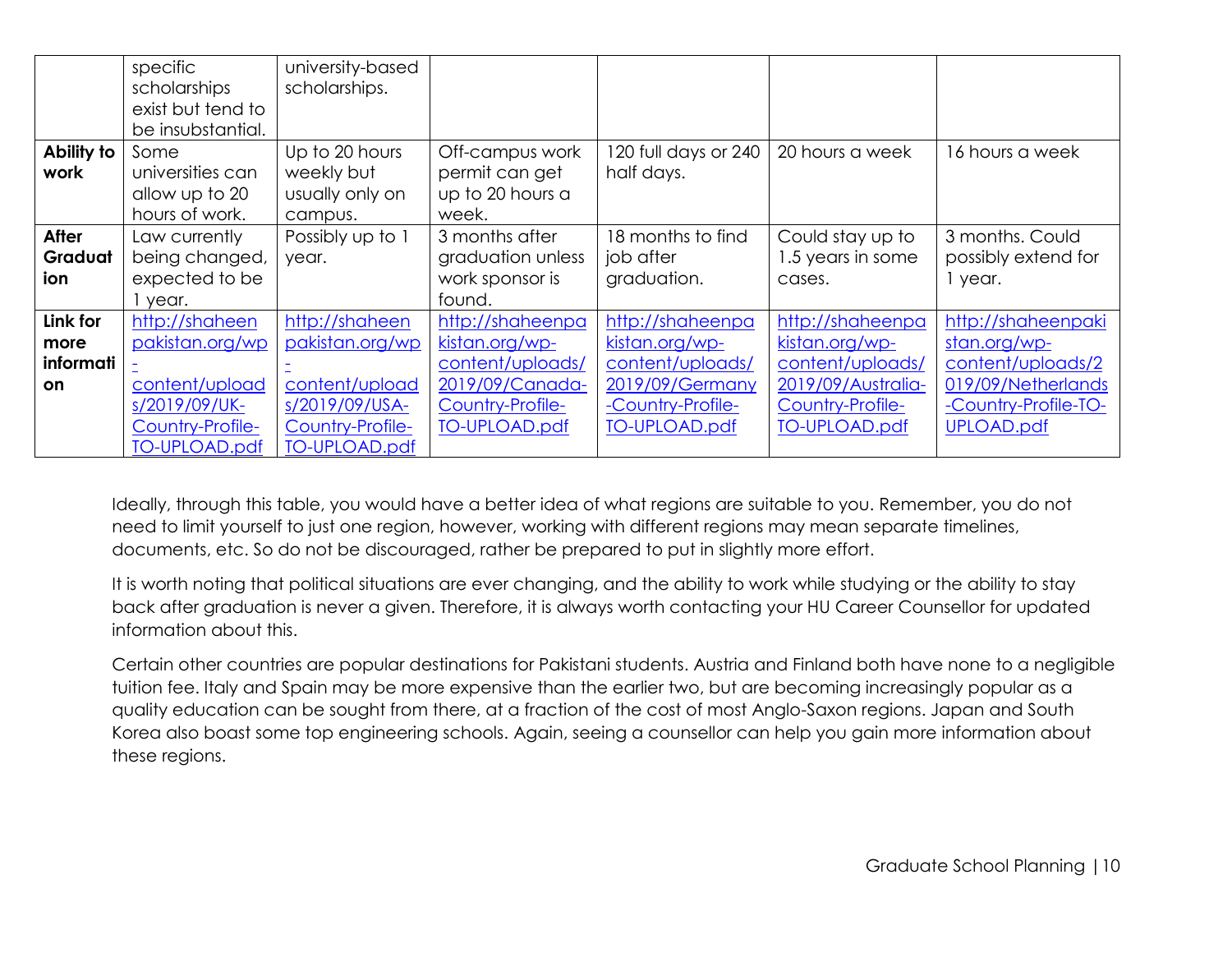## <span id="page-10-0"></span>**Finding programs**



Once you have decided on a region, the next step is to start identifying what universities and specific programs you would like to do. Let us tackle the first question here: What if I am not sure about what program to study?

This is completely understandable, especially with a degree in Liberal Arts; you would have been exposed to many different areas that you have found interesting. It is completely natural to have maybe up to 2 quite closely related programs that interest you, for example wanting to do a Masters in Finance or a Masters in International Economics. However, if you have more interests or if they are significantly varied, we highly

suggest you to work in the field for a little while. This will give you a lot of clarity about what you want to, or just as importantly, what you definitely do not want to do.

The next thing you should do is, think long and hard about whether you know enough about this subject. Maybe you have only taken 3-4 courses in this field; this is generally not enough to be able to commit to this as your future. Do you know what occupations people with this degree undertake? Luckily, most programs will mention this on their own websites. Are these occupations a good fit for you?

Once you know what occupations, the best way of determining whether this is the right choice is reaching out to professionals or other people in your network that have already completed this degree and work in this field. Does this match your expectations and interest?

It is also worth noting, if you are planning to take a hard turn after your undergraduate and pursue further education in something completely different, this may simply not be possible. Remember that when you join a master's program, they expect you to have a relevant undergraduate degree and expect you to already possess a level of mastery over the subject. In many cases, you will simply not fulfill the entrance criteria and may be rejected. In other cases, you may be asked to take some bridging courses to help solidify your learnings on the course. Be sure to pay extra attention to entry requirements if you are planning to go towards a different field.

Once you are able to identify the specific areas that you would be interested in undertaking further studies in, you can start identifying the right universities.

## <span id="page-10-1"></span>**Finding Universities**

Once you have specific programs and regions, this bit becomes a whole lot easier. One of the best tools that you can use for this is *Times' Higher Education's* World University Rankings 2020 [\(https://www.timeshighereducation.com/world-university](https://www.timeshighereducation.com/world-university-rankings/2020/world-ranking#!/page/0/length/25/sort_by/rank/sort_order/asc/cols/stats)[rankings/2020/world](https://www.timeshighereducation.com/world-university-rankings/2020/world-ranking#!/page/0/length/25/sort_by/rank/sort_order/asc/cols/stats)[ranking#!/page/0/length/25/sort\\_by/rank/sort\\_order/asc/cols/stats\)](https://www.timeshighereducation.com/world-university-rankings/2020/world-ranking#!/page/0/length/25/sort_by/rank/sort_order/asc/cols/stats). This will allow you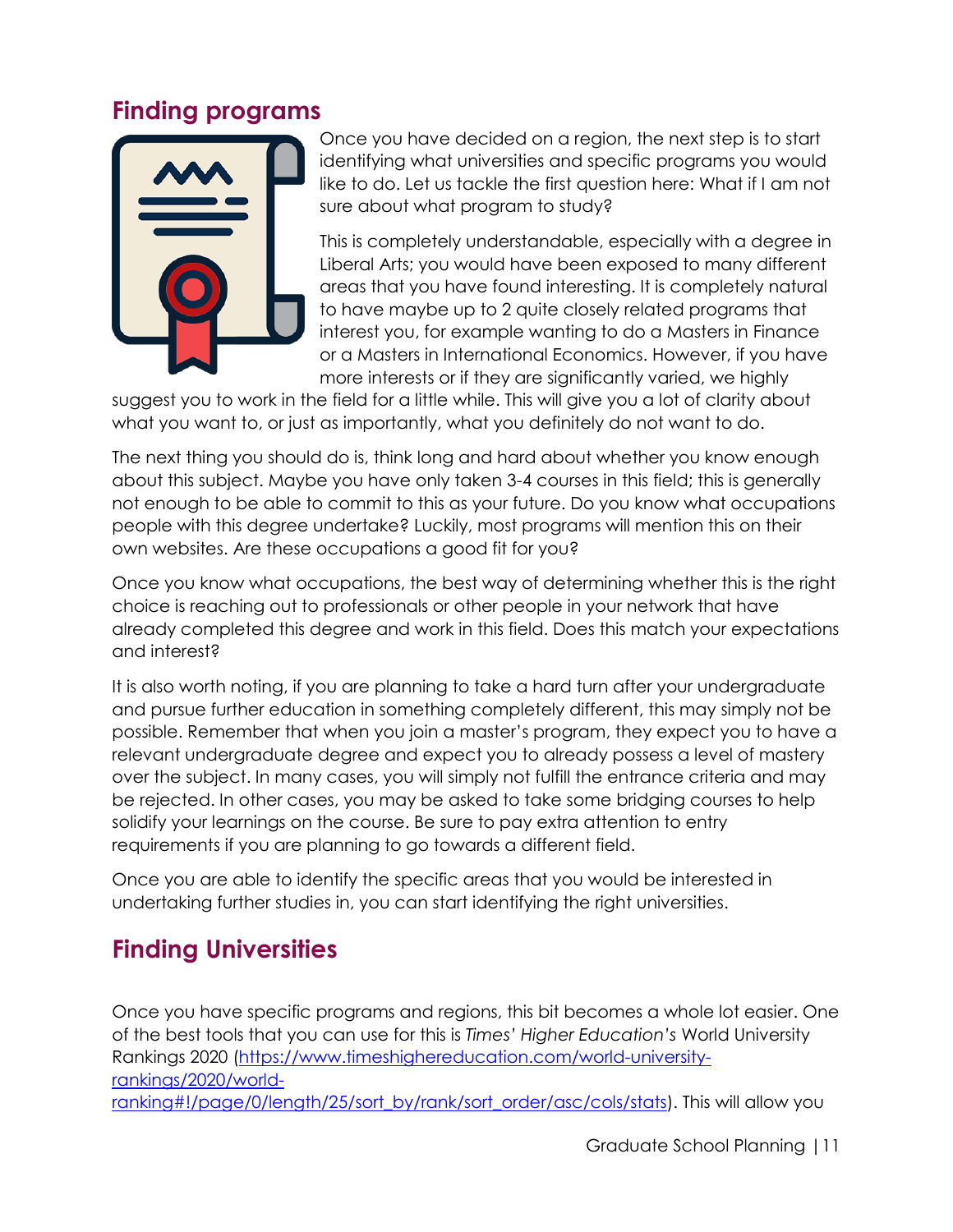to explore how your subject ranks in the world, as well as filter by region. This would be a great starting place for you.

Also remember, when applying, think of having a Reach University- one that you probably only have a 25% change to get into. Also, have at least 3 Match Universitiesuniversities that your profile is definitely strong enough to gain admission into. Lastly, you should also have about two Safety Universities, schools that you have very little chance of being rejected by.

If you have managed to fill this by now, then that is very good. However, finding a Safety school might become quite difficult; you will need to get creative while exploring programs. Many of the smaller European countries have only a few dozens of schools offering higher education, so it becomes quite easy. This becomes quite complicated when exploring options in bigger countries like the USA or Germany. In such cases, simply googling your program and the region with the term list can greatly help you. Specific tools for finding schools are also provided below:



USA- <https://www.petersons.com/>

Germany- [https://www.daad.de/deutschland/studienangebote/international](https://www.daad.de/deutschland/studienangebote/international-programmes/en/)[programmes/en/](https://www.daad.de/deutschland/studienangebote/international-programmes/en/)

European Region- <https://www.mastersportal.com/>

## <span id="page-11-0"></span>**Shortlisting Process**

Throughout this process, it is very useful to be organized. It could become incredibly complicated to follow multiple application requirements with varying deadlines in multiple regions. Therefore, we highly recommend meeting with an HU counselor to declare your intention to apply for a masters. They will then share a google sheet and an action plan with you, where you can start filling in the relevant sections for each program. This will automatically make the whole process systematic, telling you how many recommendations you need, when you need them by, etc. all in one space. At the same time, your counselor would also have access to these so they can check up on your progress as well as ensure accuracy. When filling the sheet, be extra cautious of filling out the deadline dates in a uniform manner, so that you are able to sort your list accordingly, knowing how far each application deadline is from you.

Once all the universities are on the list, going through each specific program's admission requirements you would be able to identify whether you are eligible for these programs. At the same time, you would be able to categorize which of the programs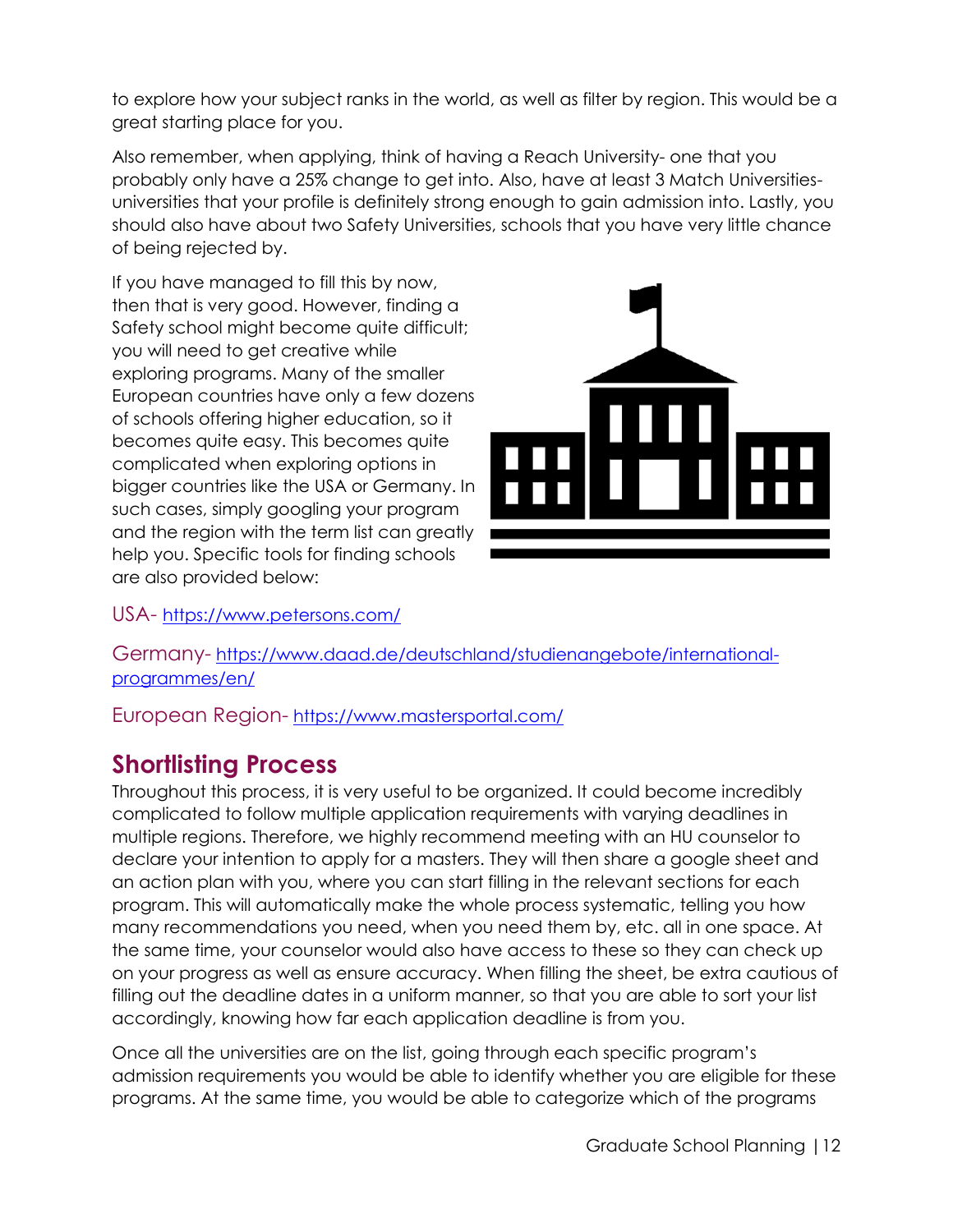are at Reach, Match and Safety Universities. Once you have whittled down the list, you can start with preparing the documents you would need for each application.

## <span id="page-12-0"></span>**Preparing your Documents**



#### Once your shortlisting has been complete, you just need to prepare your documents so that everything is ready to go once the deadlines are near. Let's walk through some of the most commonly asked documents in an application.

#### <span id="page-12-1"></span>*Transcripts/Degree*

The Registrar Office at HU prepares this. It is worth noting, that in certain scenarios you may be required to get your degrees attested from the relevant government bodies. Please be sure to factor that in when preparing your documents and timelines.

#### *Personal Statement*

<span id="page-12-2"></span>This is perhaps the document that creates the most anguish for applicants; however, this needs not be the case. A letter of motivation simply states why it is that you are applying to this specific program at this specific university. You should use this opportunity to explain what motivated you to pick this program, that is, how this program helps you achieve your future goals and how you are well qualified to be attending this program. Also, include why in particular this university or faculty motivated you to apply. In order to do this, definitely go through the course catalogue of the program, identifying which courses are of particularly high interest to you, and how undertaking those will help you achieve your professional or academic goals. Look for what elements of the program set it apart, maybe it requires a capstone, maybe the delivery of teaching is different, etc. Try to research published work from different faculty members from that university as well. The more knowledgeable and motivated you appear in this document, the better.

In the simplest of terms, your introduction is where you should try to hook the reader. After that, your first main paragraph should speak about what attracted you to this program, and how it ties in to your academic and professional achievements thus far. The next paragraph should focus on the facilities, faculty, university, etc. The paragraph after that should focus on the specific curriculum of the program, and demonstrate how you are well qualified to be excelling at those classes. Finally, tie the successful completion of your program with your aspirations of what to do once you graduate and then neatly sum this all up in a conclusion.

There are certain pitfalls to avoid. Remember, being verbose is not always a good thing, try to always be near the word count assigned to this section, but do not force it. It is also very important to not simply state facts about the university, or mention finances in this section, or personal beliefs and motivations. Avoid stating stuff like I want to go to this university because it is ranked 12th in the world, or sentences like I am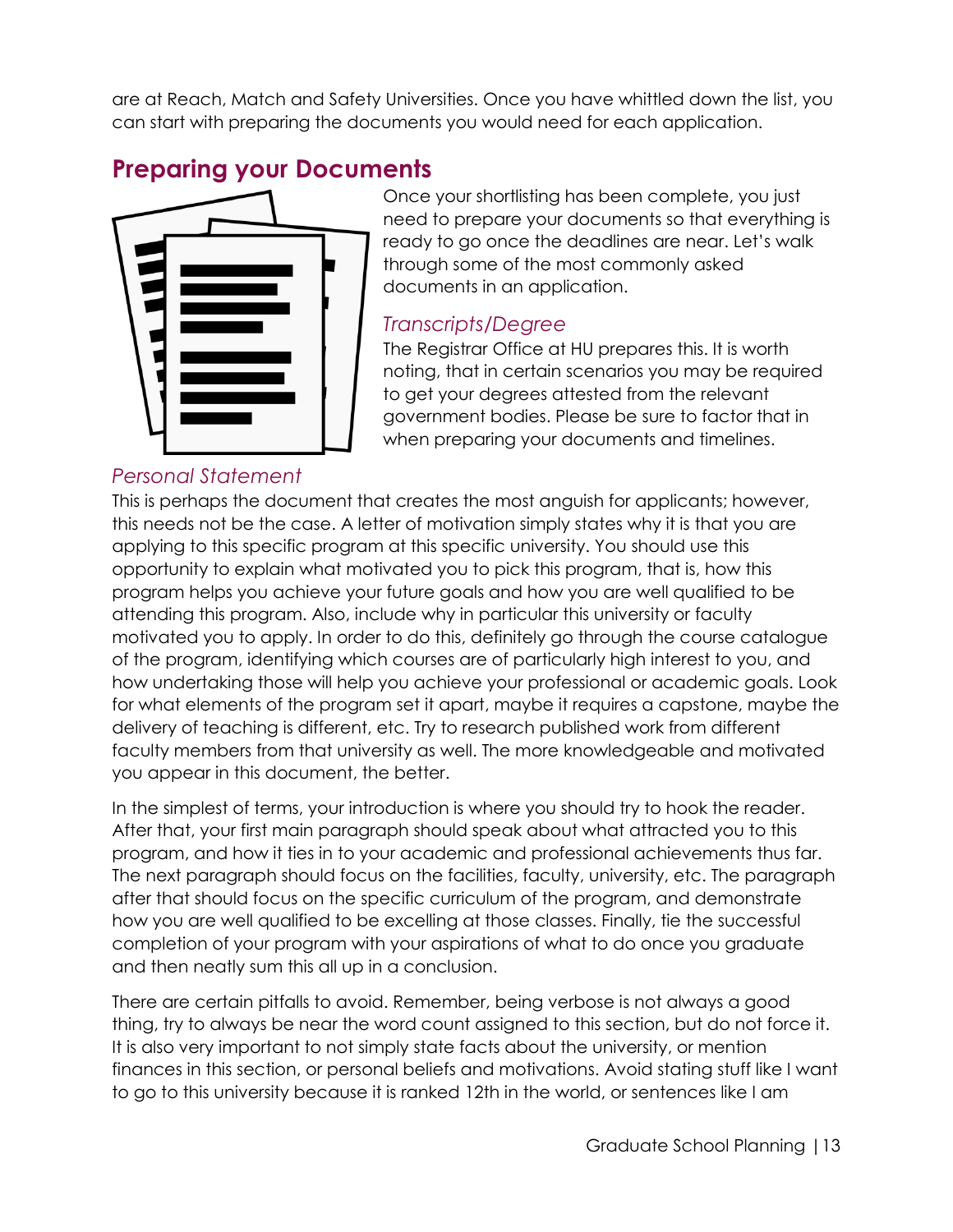applying to ETH Zurich because I visited Switzerland as a child. Especially avoid saying I am applying to this German University because it is affordable, or to this Canadian/Australian University because I want to immigrate there afterwards.

Once you have prepared this document, you have quite a few checks and reviews that can be done to fine-tune your work. Firstly, have friends and family review it, see what they think of the document. After that, you can get feedback from counsellors, faculty members and from the writing center as well. Be sure not to implement all the feedback you receive, maintain your authenticity whilst ensuring the advice of professionals is best taken forward.

#### *Thesis Proposal*

The thesis proposal is once again, an opportunity to strengthen your application when asked for one. This document simply asks for a proposal of what you think your Master's thesis would be, and this can be non-binding; which is to say that you may later change your Thesis idea entirely, however in very elite schools in the UK this may be binding.

The structure of this document should be as follows: Outline an important issue that you are motivated to investigate, within this; you should present your hypothesis and highlight what anecdotal evidence there is to this hypothesis. Once you have adequately highlighted why this deserves academic attention, cite specific academic papers that discuss this issue- in this case, you may be arguing against those papers by highlighting assumptions that could be invalidated, or you are extrapolating from their idea. Next, you should outline your methodology, how you intend to carry out the relevant research to have sufficient data for proof. You can at this point, suggest what you expect your result to be and why. Most Thesis Proposals tend to be about two pages in length. Make sure you keep sufficient time for this, try discussing your hypothesis with relevant academics, and do not hesitate to email authors of different academic papers with questions.

#### <span id="page-13-0"></span>*Letter of Recommendations*

The letter of recommendation is not as straightforward as one would imagine. First, decide the right people that would be able to provide this document. If you have held down a full time job, you can also consider getting a professional Letter of Recommendation along with your Academic Letters of recommendation. It is completely common to be asked for between one to three letters of recommendation. When selecting professors, try to pick one that has taught you a higher-level course than a lower level one, that is to say, try to pick someone that taught you an advanced course rather than a freshman one. If possible, pick a professor that has taught you more than one course and knows you personally. If the professor is unable to remember you specifically, then avoid asking them for a letter of recommendation as a vague document defeats the purpose. Finally, make sure that the professor is from a related field to the one you are applying for. Avoid asking your Economics professor for a recommendation for admission to design school.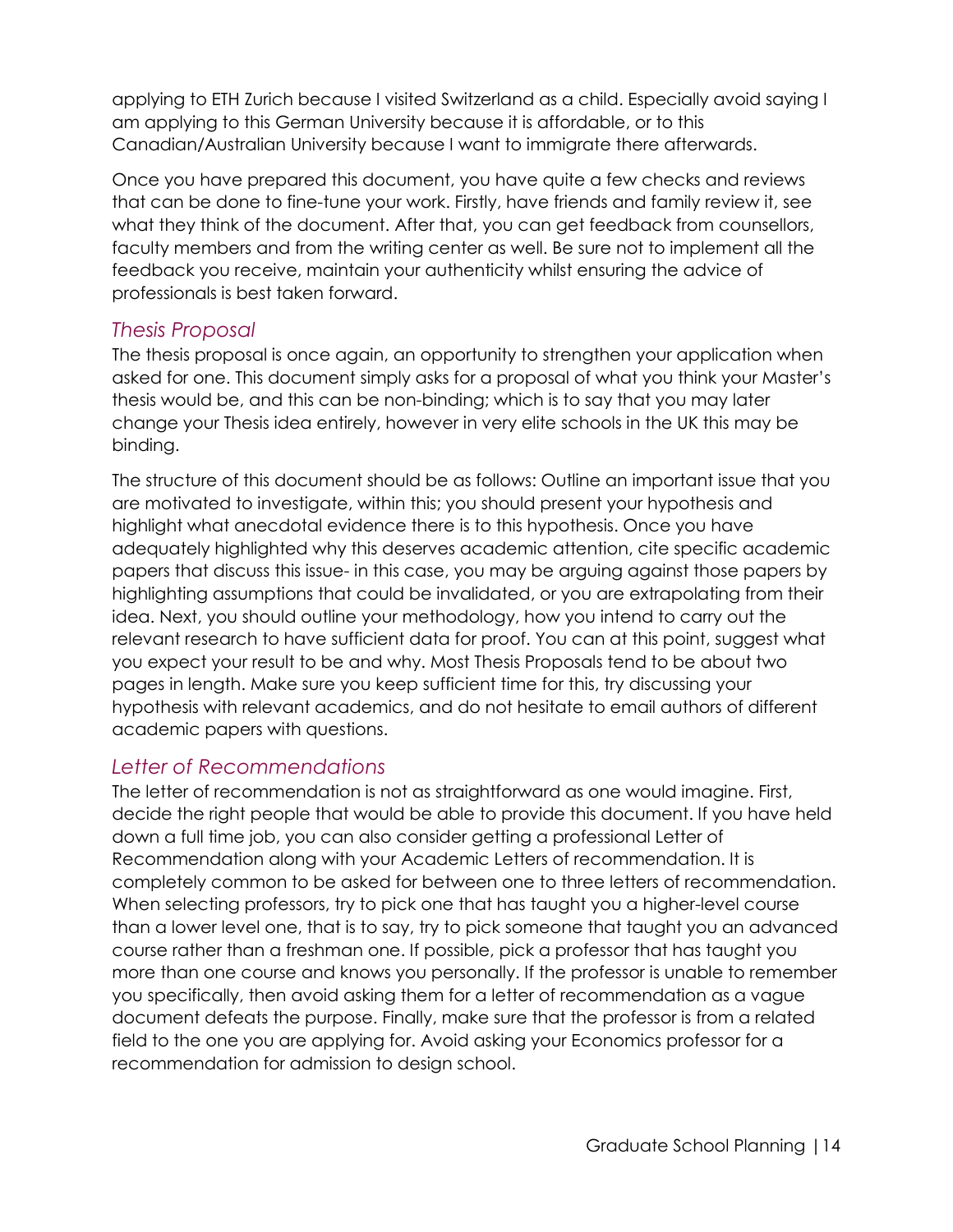## <span id="page-14-0"></span>*Curriculum Vitae (CV)*

In certain cases, you could be asked for your CV. Over the course of the Road2Graduation program, we hope that you would have quite a competent CV by now. You have counselors at your disposal to assist you in making your CV more impactful. It is worth noting that if you are applying to Europe, in most cases you will be expected to submit your CV in Europass format

[\(https://europass.cedefop.europa.eu/documents/curriculum-vitae\)](https://europass.cedefop.europa.eu/documents/curriculum-vitae).

## <span id="page-14-1"></span>**Appearing for Standardized Tests**

The other elements of your application will be the submission of certain standardized tests. In this section, we will very briefly go through what tests you may need to appear for and a primer on what they entail.



#### <span id="page-14-2"></span>*GRE*

The Graduate Record Exam is perhaps the most popular standardized for competitive entrance examinations at the Graduate Level. This tends

to be a requirement for many scholarship programs as well as programs that are more mathematical. Be sure to check your admission requirement to make sure you have appeared for it.

The exam has 3 sections- **Quantitative Reasoning, Verbal Reasoning and Analytical Writing**. The quantitative reasoning and verbal reasoning are graded on a scale of 130-170, while analytical writing is out of 6.

The **Quantitative Reasoning** is basically a math section, similar to about a 101 level mathematics course at most universities. In most cases, a score above 160 should be good enough, however percentile is also a factor, so you should aim for a mid to high 160 score. You can usually find a bandwidth or interquartile range for what scores are accepted by each program.

The **Verbal Reasoning** is similar to the English section of the SATs, but perhaps slightly more advanced. A score in this is usually not as important as the score in the Quantitative section.

Finally, **Analytical Writing** judges an individual's ability to argue and critique arguments. This section is quite difficult, and getting a score above 4 may seem challenging, but could be quite important especially since most graduate programs would require the submission of a thesis.

The test is held almost every working day, so finding a seat is not usually difficult. It is held at two branches when giving the computer based one, of which the one near I. I. Chundrigarh Road is more popular. The GRE test costs \$205 currently and it is valid for 5 years but, before your scores are displayed, you can cancel the test if you feel you have done poorly, and reappear for the test after a period of 16 days, up to a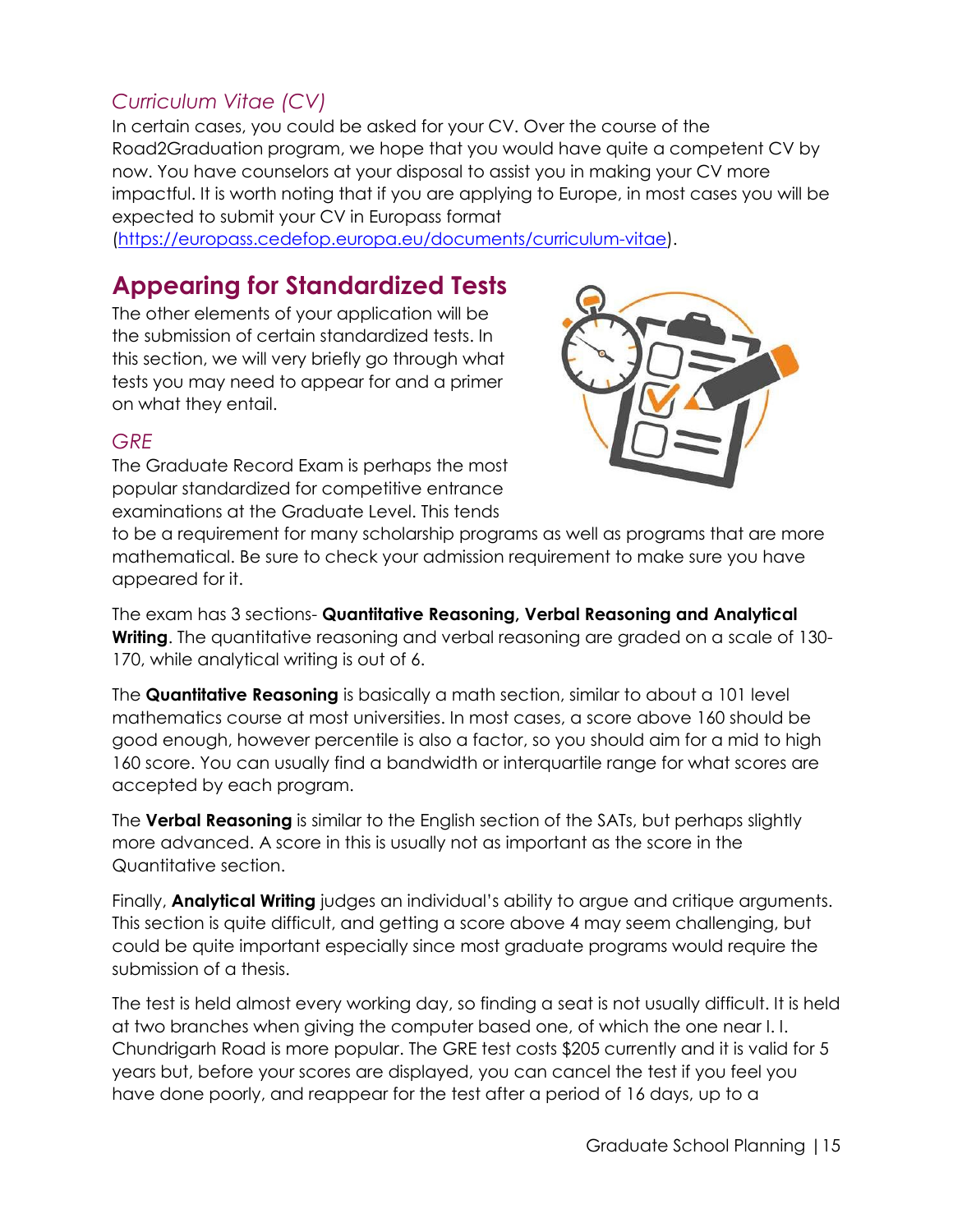maximum of 5 times in a year. Once you cancel your test, you will not be told your score and will not have the option of going back to. Many students will cancel a test simply because they feel they have not done well enough, this can often be a mistake.

#### <span id="page-15-0"></span>*GMAT*

The Graduate Management Assessment Test is quite similar to the GRE, however, more focused towards people going for Business Schools. A good score at the GMAT will definitely go a long way in your application; given HU students do not have the option of taking too many Business Related Courses.

The test sections are similar to that of the GRE, with Analytical Writing being scored out of 6, Quantitative Reasoning with a scaled score of between 200 and 800, and Verbal Reasoning with the same scaled score. There is one additional section here, Integrated Reasoning, which tests your graphical and table interpretation skills, scored out of 8.

This time round, all sections, specially the Integrated Reasoning one is quite important. A score above 600 in both sections is considered above average, with a score of 4 and 6 in Analytical Writing and Integrated Reasoning quite decent.

The test is valid for five years from the data you took the test. The test center for the GMAT is conveniently in Gulistan-e-Jauhar, with the test available on all working days, and costs \$250 currently. Also worth noting is that you can cancel your score within 2 minutes of receiving it, and would have the opportunity to appear for the exam again after at least 16 days for free(as per rules on 21st October 2019, subject to change). If you have the luxury of time, you could possibly consider cancelling your scores, however, once cancelled you may not be able to retrieve these scores.

#### <span id="page-15-1"></span>*IELTS*

The International English Language Testing System is one of the ways of proving proficiency in the English Language to Universities where the language of instruction is in English. The IELTS is usually preferred as opposed to TOEFL in Canada, UK and Ireland, although most places will accept both.

The IELTs has 4 sections, Speaking, Listening, Reading and Writing, with each section being scored out of a 9. You will also be given an overall score based on your performance in each of these sections. Most universities would want you to have a score of about 7 overall, with no section getting below a 7 individually either.

The IELTS currently costs about Rs.30,290 currently (prices change) and can be given either paper-based or computer based. You can choose to give it at AEO in Clifton which will have your scores ready in about a week, or alternatively at the British council which can will take about 3 weeks. Be sure to register for the Academic Test instead of the General one. The score will remain valid for 2 years.

#### <span id="page-15-2"></span>*TOEFL*

The Test of English as a Foreign Language is the other popular option for English Proficiency. It tends to be more popular in the US, mainland Europe and the Antipodes.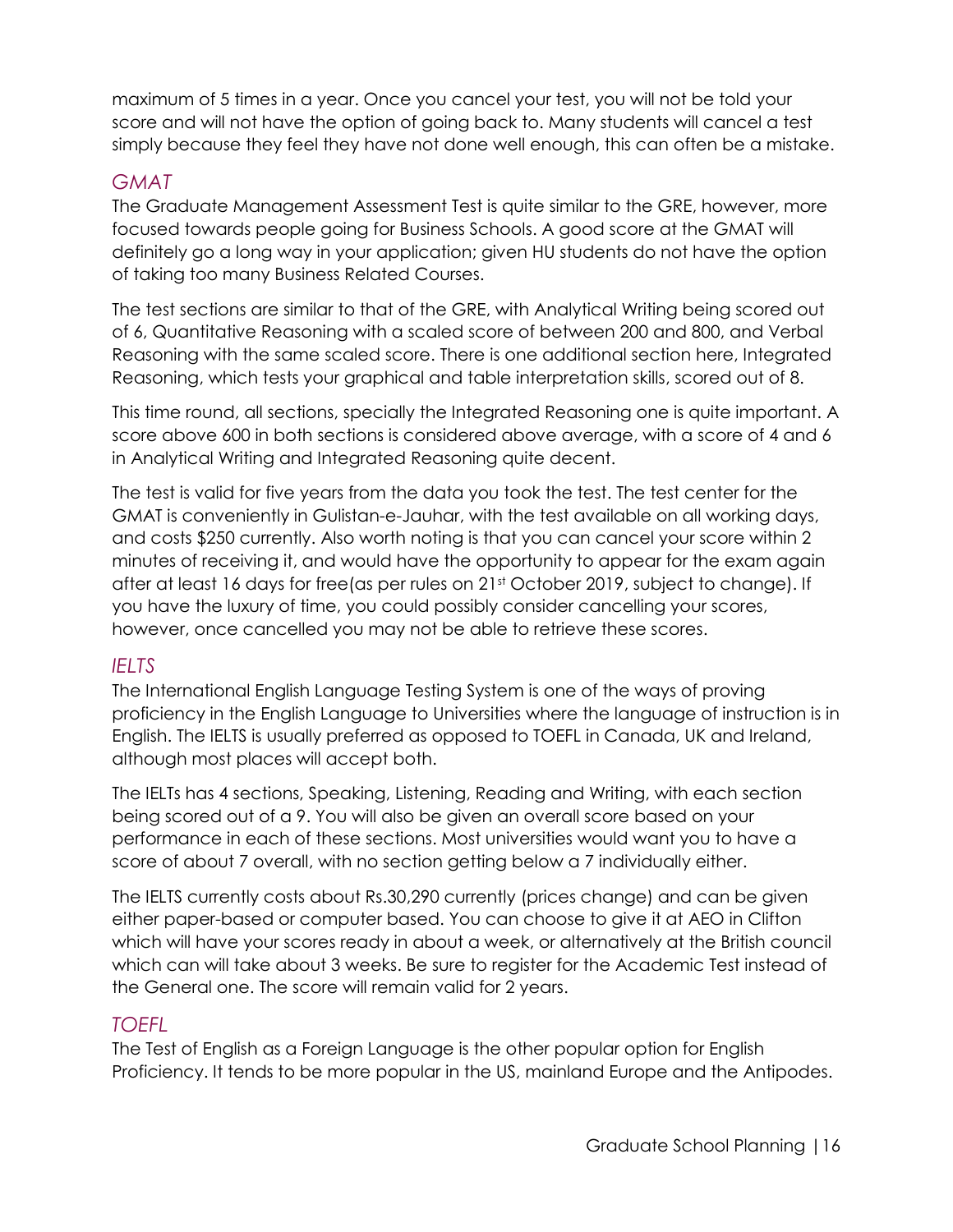The TOEFL also has the same 4 sections as the IELTS, however, is scored out of 30, giving a total score of 120. Most universities would want a score above 80 to prove proficiency.

The TOEFL costs \$195 currently and is administered at two locations (same as GRE as they are both owned by ETS), one in Tariq Road and the other near I.I. Chundrigarh road. The test is held almost every Saturday, and a few extra seatings may be held on other days of a month too. The results are available about 2 weeks after appearance, and will be valid for 2 years.

## <span id="page-16-0"></span>**Actual Application Process**



As difficult as it may seem, once you have all the documents ready, actually applying is as easy as sending a letter in the post or filling out details when online shopping. You will likely encounter 4 different possibilities of the application process: **postal, centralized online, specific online and a hybrid**.

By **postal**, it is meant that the entire application process needs to be sent through post. In such cases, you will need to print out your application form, fill it by hand, and send it by post alongside your supporting documents. This

may seem historic, but traditional universities such as the University of Heidelberg still adopt this mechanism. The clear disadvantage of this method is you would need a whole set of copies for each application, as well as postal charges. At this point, based on experience, we would recommend avoiding Pakistan Post, despite it being considerably cheaper. Yes, they do have a tracking system and yes, people say that their systems have improved, but their tracking system only operates until it reaches their partner and will often disappear after that. Further, it is still slower and less reliable than private options such as TCS, DHL, Leopards, OCS and all other logistic services.

The second type of system is a **centralized online application portal**. This means that you can apply to numerous programs at different universities from one portal. Examples of this is Uni-assist for applying to Germany and universityadmissions.se for Sweden. The notable advantage of this is that you can apply to many programs by simply uploading your documents at one place. However, you should be prepared with your credit card to pay for each additional application and that you may possibly be asked to rank your preferences.

The next type of system is a **specific online portal**. One that is created by an individual university, specifically to apply to them. This type is most commonplace across the world. The greatest advantage is that you may customize your application, and make your letter of motivation very specific. However, this obviously requires a lot more effort of getting familiar with each separate university website.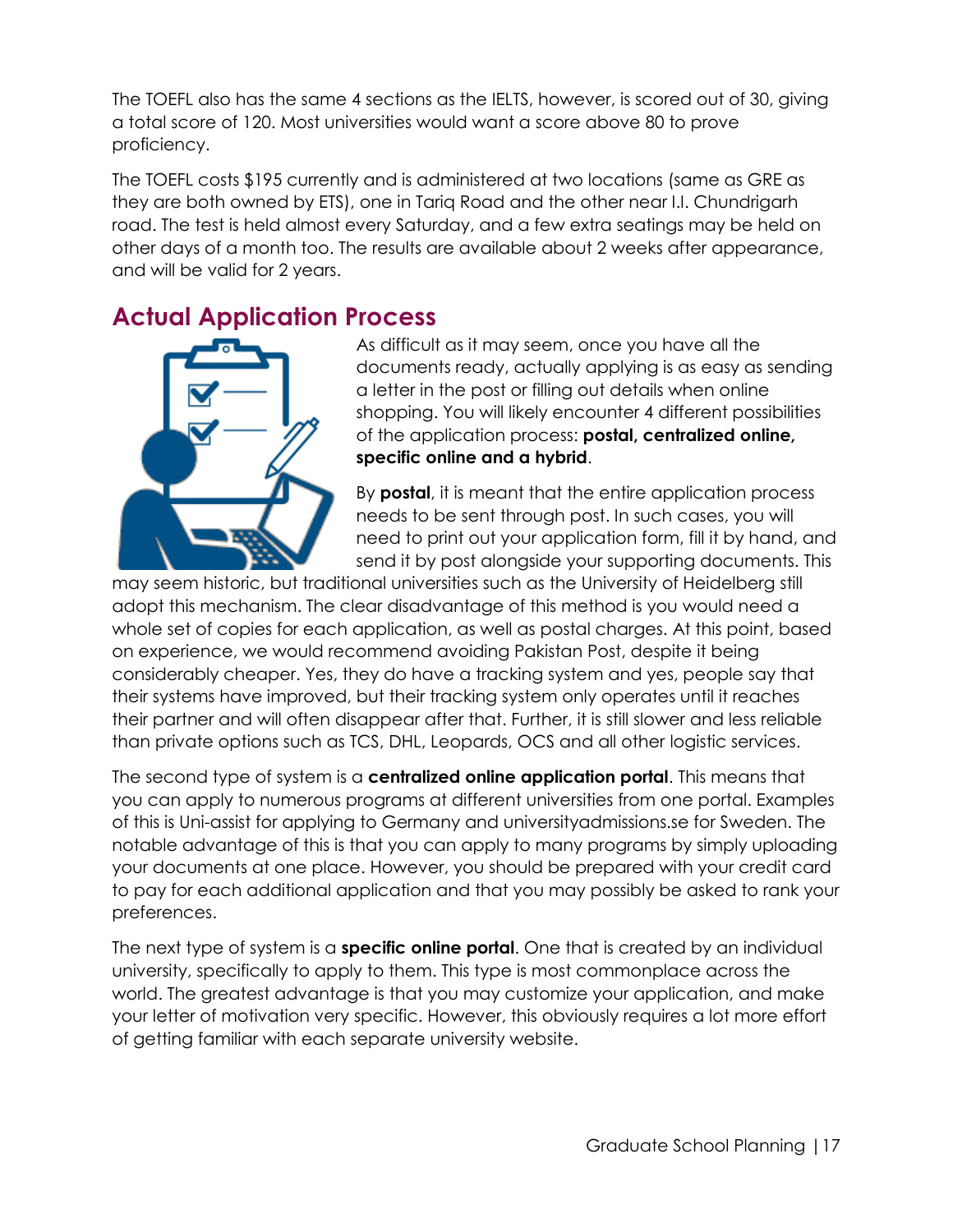Finally, **a hybrid system** is one that is partially completed online, with the other part submitted through post. Often, you will need to print a confirmation and submit the rest of your packet through post, which may prove to be the most expensive method.

Beyond the different methods of applying, there is no real advice that can be given at this point. Most of the applications are quite straightforward, clearly asking for specific answers. If at any point you are struggling, please visit your counsellor. Similarly, each university would have given the contact address of a program coordinator, who would be more than willing to assist you along your application. Do not hesitate to use these resources. Try to fill out your application as honestly as possible, as failure to do so may result in your application being voided.

You can peruse some of the videos created by the Office of Career Services that walk you through some of these application processes for further details. You can also request a counselor to accompany you while you fill out an application to ensure accuracy.

## <span id="page-17-0"></span>**Frequent Thoughts**

### <span id="page-17-1"></span>*Should I go to graduate school?*

Before you apply to a graduate program, ask yourself why you want to go. Postgraduate education is not an alternative to getting a job, nor can you be certain that your advanced degree will increase your earning power. It's much easier to write a resume and get a job than you might think. In fact, if you fear that the real world is going to be difficult and terrifying, the best thing you can do for yourself is jump right in and get an internship or some other kind of work experience. If you need assistance, ask a Career Counselor for help. If you do not need a graduate or professional education to reach your eventual career goal, why spend the time and money required to earn it when you'd be better served by obtaining hands-on work experience?

Graduate schools will want to know that you are focused and serious about the field. Delaying graduate school for a year or two while you gain related experience is a great way to demonstrate your commitment. Let your passion for learning more about a subject drive your decision to apply.

On the other hand, if your career goal requires you to study a particular field in greater depth than an undergraduate education allows, or you need an advanced degree to reach your eventual career goal, then a graduate program it is. Also, if you are driven to attain an advanced degree simply for the joy of learning, go for it!

Reasons Not to Go to Graduate School

- You do not know what else to do.
- People whom you respect went, so it seems like a good idea.
- You have only a general idea of your field of interest.
- Pressure from family, friends, peers or others.